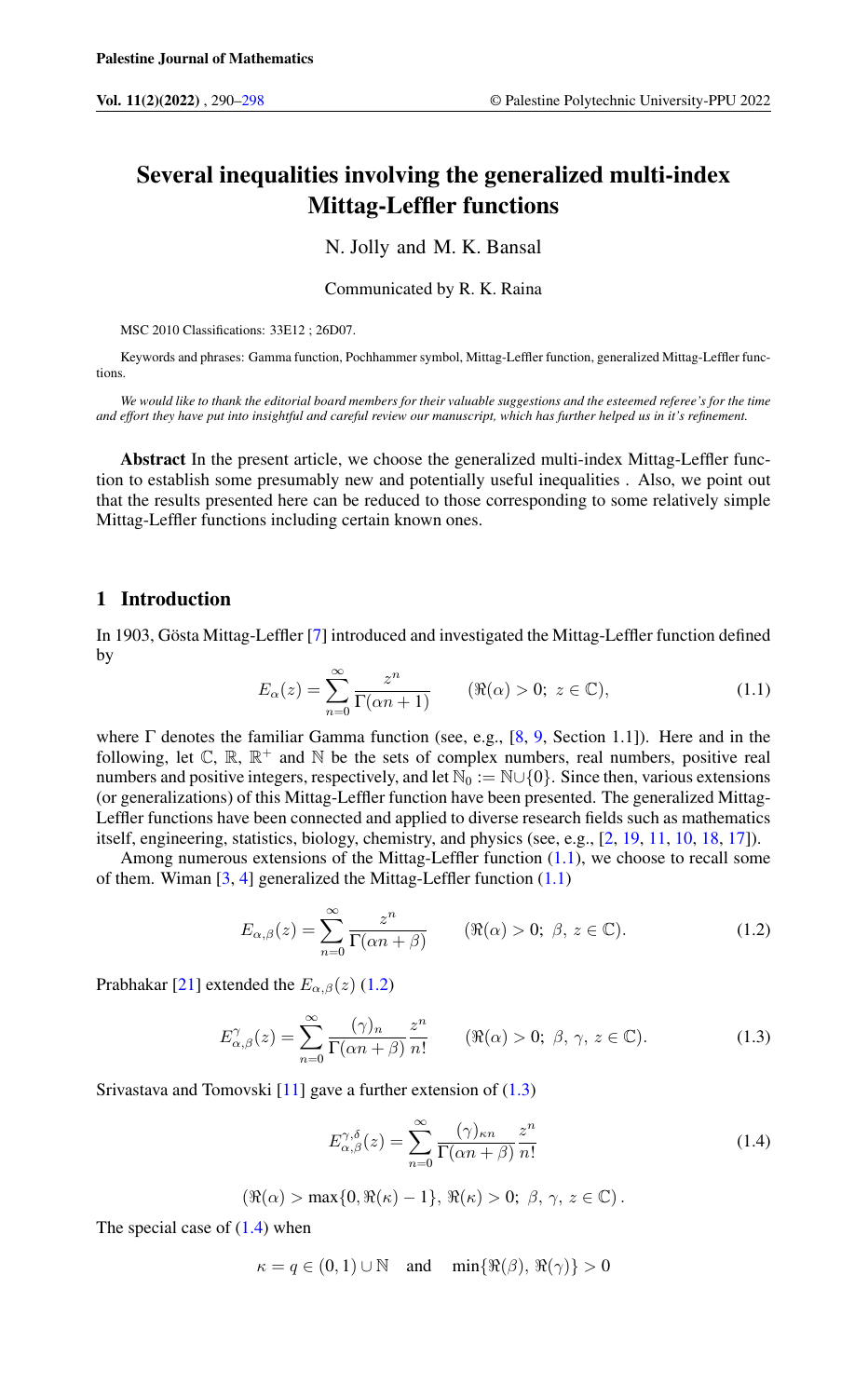was already considered by Shukla and Prajapati [\[1\]](#page-7-13). Here  $(\lambda)_\nu$  denotes the Pochhammer symbol which is defined (for  $\lambda, \nu \in \mathbb{C}$ ), in terms of the familiar Gamma function  $\Gamma$ , by

$$
(\lambda)_{\nu} := \frac{\Gamma(\lambda + \nu)}{\Gamma(\lambda)} = \begin{cases} 1 & (\nu = 0; \ \lambda \in \mathbb{C} \setminus \{0\}) \\ \lambda(\lambda + 1) \cdots (\lambda + n - 1) & (\nu = n \in \mathbb{N}; \ \lambda \in \mathbb{C}), \end{cases}
$$
(1.5)

it being understood conventionally that  $(0)_0 := 1$  (see, e.g., [\[5,](#page-7-14) [8,](#page-7-2) [9\]](#page-7-3)).

Saxena and Nishimoto [\[15,](#page-7-15) [16\]](#page-7-16) introduced the following generalized multi-index Mittag-Leffler function

<span id="page-1-0"></span>
$$
E_{(\alpha_j,\beta_j)_m}^{\gamma,\kappa}[z] = E_{\gamma,\kappa}\left[ (\alpha_j,\beta_j)_{j=1}^m; z \right] = \sum_{n=0}^{\infty} \frac{(\gamma)_{\kappa n}}{\prod_{j=1}^m \Gamma(\alpha_j n + \beta_j)} \frac{z^n}{n!}
$$
(1.6)

$$
\left(\Re(\beta_j)>0\;\;(j=1,\ldots,m),\;\Re\Big(\sum_{j=1}^m\alpha_j\Big)> \max\{0,\Re(\kappa)-1\};\;\gamma,\,z\in\mathbb{C}\right).
$$

The generalized multi-index Mittag-Leffler function [\(1.6\)](#page-1-0) is normalized as

<span id="page-1-4"></span><span id="page-1-1"></span>
$$
\mathbf{E}^{\gamma,\kappa}_{(\alpha_j,\beta_j)_m}[z] = \left(\prod_{j=1}^m \Gamma(\beta_j)\right) E^{\gamma,\kappa}_{(\alpha_j,\beta_j)_m}[z],\tag{1.7}
$$

which satisfies the following differential formula

$$
\left(\mathbf{E}_{(\alpha_j,\beta_j)_m}^{\gamma,\kappa}[z]\right)' = \frac{d}{dz}\mathbf{E}_{(\alpha_j,\beta_j)_m}^{\gamma,\kappa}[z] = \frac{(\gamma)_{\kappa}\prod_{j=1}^m\Gamma(\beta_j)}{\prod_{j=1}^m\Gamma(\alpha_j+\beta_j)}\mathbf{E}_{(\alpha_j,\alpha_j+\beta_j)_m}^{\gamma+\kappa,\kappa}[z].
$$
\n(1.8)

Or, equivalently,

<span id="page-1-3"></span>
$$
\left(E_{(\alpha_j,\beta_j)_m}^{\gamma,\kappa}[z]\right)' = \frac{d}{dz}E_{(\alpha_j,\beta_j)_m}^{\gamma,\kappa}[z] = (\gamma)_{\kappa} E_{(\alpha_j,\alpha_j+\beta_j)_m}^{\gamma+\kappa,\kappa}[z].\tag{1.9}
$$

In this paper, we aim to establish several inequalities involving the normalized general multiindex Mittag-Leffler function [\(1.7\)](#page-1-1). Also we present three inequalities associated with the normalized general multi-index Mittag-Leffler function [\(1.7\)](#page-1-1). Also we point out that the results presented here can be reduced to those corresponding to some relatively simple Mittag-Leffler functions including certain known ones.

For our purpose, first we recall the definition of log-convexity (log-concavity). A function  $h : [a, b] \subseteq \mathbb{R} \longrightarrow \mathbb{R}^+$  is said to be *log-convex* if log h is convex on the interval  $[a, b]$ , that is,

<span id="page-1-2"></span>
$$
h(\alpha x + (1 - \alpha)y) \le [h(x)]^{\alpha} [h(y)]^{1 - \alpha}
$$
\n(1.10)

holds for all  $x, y \in [a, b]$  and  $\alpha \in [0, 1]$ . If the inequality in [\(1.10\)](#page-1-2) is reversed, then h is said to be *log-concave* on [a, b].

The following statement obviously holds: If a function  $g : [a, b] \subseteq \mathbb{R} \longrightarrow \mathbb{R}^+$  is differentiable, then g is log-convex (log-concave) if and only if  $g'/g$  is increasing (decreasing).

Next we give a theorem which states monotonicity of ratio of two functions depends on that of the sequence of ratios of the coefficients of the two respective functions, which is asserted in Theorem A (see, e.g.,  $[20]$ ).

**Theorem 1.1.** Let  $F(x) = \sum_{n=1}^{\infty}$  $\sum_{n=0}^{\infty} f_n x^n$  and  $G(x) = \sum_{n=0}^{\infty}$  $\sum_{n=0}$   $g_n x^n$  be two series with real coefficients  $f_n$  and  $g_n$   $(n \in \mathbb{N}_0)$ , which are convergent for  $|x| < r$  for some  $r \in \mathbb{R}^+$ . If  $g_n \in \mathbb{R}^+$   $(n \in \mathbb{N}_0)$ and the sequence  $\{f_n/g_n\}_{n=0}^{\infty}$  is (strictly) increasing (*decreasing*)*, then the function*  $F(x)/G(x)$ *is also* (*strictly*) *increasing* (*decreasing*) *on*  $[0, r)$ *.*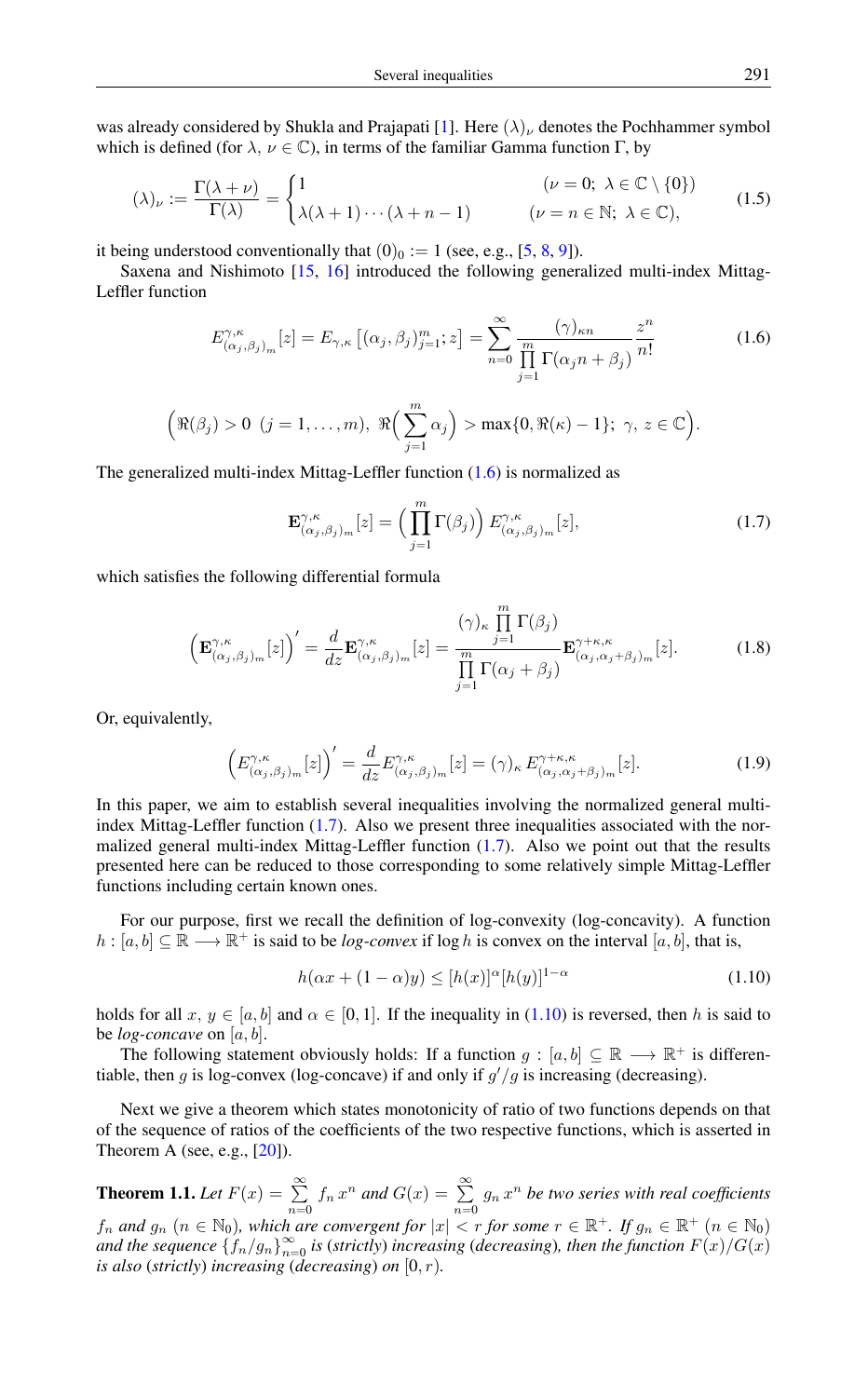Further we recall another theorem which states monotonicity of ratio of certain differences of two functions depends on that of the ratio of derivatives of two respective functions, which is asserted in Theorem 1.2 (see, e.g., [\[6\]](#page-7-18)).

**Theorem 1.2.** Let two functions  $f, g : [a, b] \longrightarrow \mathbb{R}$  are continuous on  $[a, b]$  and differentiable on  $(a, b)$ . Also let  $g'(x) \neq 0$  for all  $x \in (a, b)$ . If  $f'/g'$  is increasing (*decreasing*) on the interval (a, b)*, then the functions*

$$
\frac{f(x) - f(a)}{g(x) - g(a)} \quad \text{and} \quad \frac{f(x) - f(b)}{g(x) - g(b)} \tag{1.11}
$$

*are increasing* (*decreasing*) *on the interval* (a, b)*.*

# 2 Inequalities

<span id="page-2-0"></span>Turán [\[14\]](#page-7-19) showed that the Legendre polynomials  $P_n(x)$  satisfy the following determinant inequality

$$
\begin{vmatrix} P_n(x) & P_{n+1}(x) \ P_{n+1}(x) & P_{n+2}(x) \end{vmatrix} = P_n(x) P_{n+2}(x) - \left\{ P_{n+1}(x) \right\}^2 \le 0
$$
\n
$$
(-1 \le x \le 1; n \in \mathbb{N}_0),
$$
\n(2.1)

where the equality occurs only when  $x = \pm 1$  (see also [\[13\]](#page-7-20)). Recently, many researchers have applied the above classical inequality  $(2.1)$  in various polynomials and functions such as ultraspherical polynomials, Laguerre polynomials, Hermite polynomials, Bessel functions of the first kind, modified Bessel functions, and polygamma functions.

We present a Turán-type inequality for the normalized general multi-index Mittag-Leffler function [\(1.7\)](#page-1-1), asserted in Theorem [2.1.](#page-2-1)

<span id="page-2-1"></span>**Theorem 2.1.** *Let*  $\gamma$ ,  $\kappa$ ,  $\alpha_j$ ,  $\beta_j \in \mathbb{R}^+$   $(j = 1, \ldots, m; m \in \mathbb{N})$ *. Then* 

<span id="page-2-3"></span>
$$
\left(\mathbf{E}_{(\alpha_j,\beta_j+1)_m}^{\gamma,\kappa}[z]\right)^2 \leq \mathbf{E}_{(\alpha_j,\beta_j)_m}^{\gamma,\kappa}[z] \mathbf{E}_{(\alpha_j,\beta_j+2)_m}^{\gamma,\kappa}[z]
$$
\n(2.2)

*holds for all*  $z \in \mathbb{R}^+$ *.* 

*Proof.* We begin by recalling the Psi (or Digamma) function  $\psi(z)$  defined by (see, e.g., [\[9,](#page-7-3) Section 1.3])

$$
\psi(z) := \frac{d}{dz} \{ \log \Gamma(z) \} = \frac{\Gamma'(z)}{\Gamma(z)} \qquad \text{or} \qquad \log \Gamma(z) = \int_1^z \psi(t) \, dt. \tag{2.3}
$$

The  $\psi(z)$  has the following property

<span id="page-2-2"></span>
$$
\psi(z) = -\gamma - \frac{1}{z} + \sum_{n=1}^{\infty} \frac{z}{n(z+n)},
$$
\n(2.4)

where  $\gamma$  is the Euler-Mascheroni constant (see, e.g., [\[9,](#page-7-3) Section 1.2]).

From  $(1.6)$  and  $(1.7)$ , we write

$$
\mathbf{E}^{\gamma,\kappa}_{(\alpha_j,\beta_j)_m}[z] = \sum_{n=0}^{\infty} a_n^{\kappa}(\alpha_j,\beta_j,m,\,\gamma) z^n,
$$

where

$$
a_n^{\kappa}(\alpha_j, \beta_j, m, \gamma) := \frac{(\gamma)_{\kappa n} \prod_{j=1}^m \Gamma(\beta_j)}{n! \prod_{j=1}^m \Gamma(\alpha_j n + \beta_j)}.
$$
 (2.5)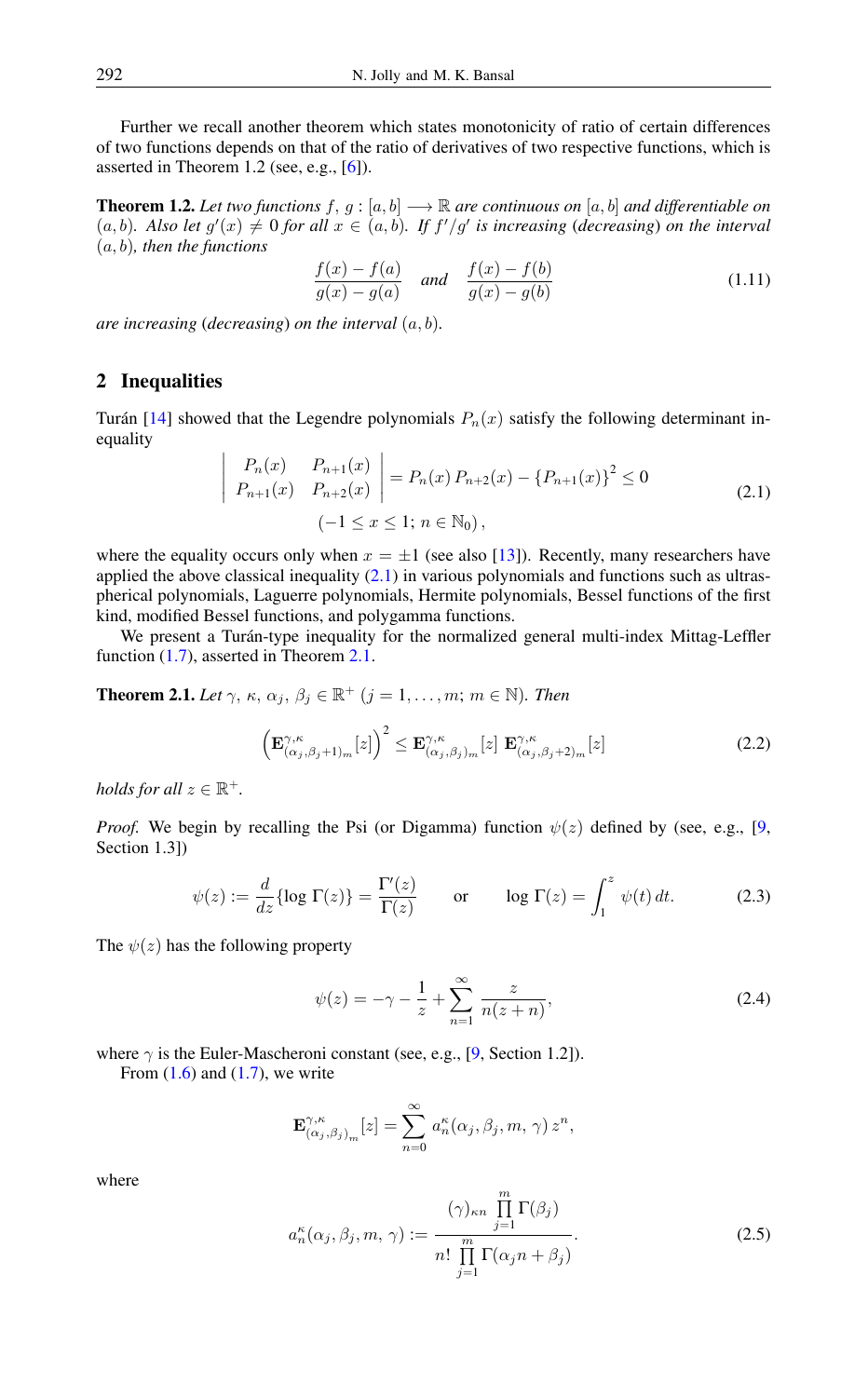We prove the function  $\beta_j \longmapsto \mathbf{E}^{\gamma,\kappa}_{(\alpha_j)}$  $C^{\gamma,\kappa}_{(\alpha_j,\beta_j)_m}[z]$  is log-convex for  $\beta_j \in \mathbb{R}^+$  and  $j = 1, \ldots, m$ . Since sum of log-convex functions is log-convex, it suffices to show that  $\beta_j \mapsto a_n^{\kappa}(\alpha_j, \beta_j, m, \gamma)$ is log-convex for  $\beta_j \in \mathbb{R}^+$  and  $j = 1, \ldots, m$ , that is,

$$
\frac{\partial^2}{\partial \beta_j^2} \log(a_n^{\kappa}(\alpha_j, \beta_j, m, \gamma)) = \psi'(\beta_j) - \psi'(\beta_j + \alpha_j n) \ge 0
$$
\n(2.6)

<span id="page-3-0"></span>
$$
(\alpha_j, \beta_j \in \mathbb{R}^+; n \in \mathbb{N}_0).
$$

Indeed, using  $(2.4)$ , we have

$$
\psi^{(2)}(z) = -2 \sum_{n=0}^{\infty} \frac{1}{(z+n)^3} < 0 \quad (z \in \mathbb{R}^+), \tag{2.7}
$$

which implies that  $\psi'(z)$  is a decreasing function on  $z \in \mathbb{R}^+$ . Therefore the inequality [\(2.6\)](#page-3-0) holds true. Hence the function  $\beta_j \mapsto \mathbf{E}^{\gamma,\kappa}_{(\alpha_j)}$  $C_{(\alpha_j,\beta_j)_m}^{\gamma,\kappa}[z]$  is log-convex for  $\beta_j \in \mathbb{R}^+$  and  $j = 1, \ldots, m$ . In view of  $(1.10)$ , we find

<span id="page-3-1"></span>
$$
\mathbf{E}^{\gamma,\kappa}_{(\alpha_j,\,t\mu_j+(1-t)\nu_j)_m}[z] \leq \left\{ \mathbf{E}^{\gamma,\kappa}_{(\alpha_j,\mu_j)_m}[z] \right\}^t \left\{ \mathbf{E}^{\gamma,\kappa}_{(\alpha_j,\nu_j)_m}[z] \right\}^{1-t}
$$
\n
$$
(\alpha_j,\,\gamma,\,\kappa,\,\mu,\,\nu,\,z\in\mathbb{R}^+, \,m\in\mathbb{N};\,0\leq t\leq 1).
$$
\n(2.8)

Setting  $\mu_i = \beta_i$ ,  $\nu_i = \beta_i + 2$  and choosing  $t = 1/2$  in [\(2.8\)](#page-3-1), we obtain the desired inequality  $(2.2).$  $(2.2).$  $\Box$ 

<span id="page-3-3"></span>**Lemma 2.2.** *The function*  $z \mapsto \Gamma(z + a)/\Gamma(z)$  *is increasing for*  $z, a \in \mathbb{R}^+$ *. Also, the function*  $z \mapsto \Gamma(z)/\Gamma(z + a)$  *is decreasing for*  $z, a \in \mathbb{R}^+$ *. Further, the function* 

$$
z \mapsto \frac{\Gamma^2(z(n+1)+a)}{\Gamma(z(n+2)+a)\Gamma(zn+a)} \tag{2.9}
$$

*is decreasing for*  $z, a \in \mathbb{R}^+$  *and*  $n \in \mathbb{N}_0$ *.* 

*Proof.* Let  $f(z) := \Gamma(z + a)/\Gamma(z)$ . Using [\(2.4\)](#page-2-2) and taking logarithmic derivative, we get

$$
f'(z) = \frac{a \Gamma(z+a)}{\Gamma(z)} \sum_{n=0}^{\infty} \frac{1}{(z+n)(z+a+n)} > 0 \quad (z, a \in \mathbb{R}^+).
$$

So the function  $z \mapsto \Gamma(z + a)/\Gamma(z)$  is increasing for  $z, a \in \mathbb{R}^+$ .

Similarly, we can prove the second statement. We omit the details.

Indeed, let

<span id="page-3-2"></span>
$$
g(z) := \frac{\Gamma^2(z(n+1)+a)}{\Gamma(z(n+2)+a)\Gamma(zn+a)} \quad (z \in \mathbb{R}^+).
$$

Taking logarithmic derivative, we have

$$
g'(z) = g(z) \{2(n+1)\psi(z(n+1)+a) - (n+2)\psi(z(n+2)+a) - n\psi(zn+a)\}.
$$
 (2.10)

Using  $(2.4)$  in  $(2.10)$ , we get

$$
g'(z) = -2z g(z) \sum_{k=0}^{\infty} \frac{a+k}{(zn+a+k)\{z(n+1)+a+k\}\{z(n+2)+a+k\}} < 0
$$

for  $z, a \in \mathbb{R}^+$  and  $n \in \mathbb{N}_0$ . This proves the third statement.

<span id="page-3-4"></span>**Theorem 2.3.** Let  $\gamma$ ,  $\kappa$ ,  $\alpha_j$ ,  $\mu_j$ ,  $\nu_j$  ( $j = 1, \ldots, m$ )  $\in \mathbb{R}^+$ . Then the following statements hold. (*i*) *If*  $\mu_j < \nu_j$  ( $\nu_j < \mu_j$ ) ( $j = 1, \ldots, m$ ), the function

$$
z \longmapsto E^{\gamma,\kappa}_{(\alpha_j,\mu_j)_m}[z] \Big/ E^{\gamma,\kappa}_{(\alpha_j,\nu_j)_m}[z] \tag{2.11}
$$

*is increasing (decreasing) for*  $z \in \mathbb{R}^+$ .

 $\Box$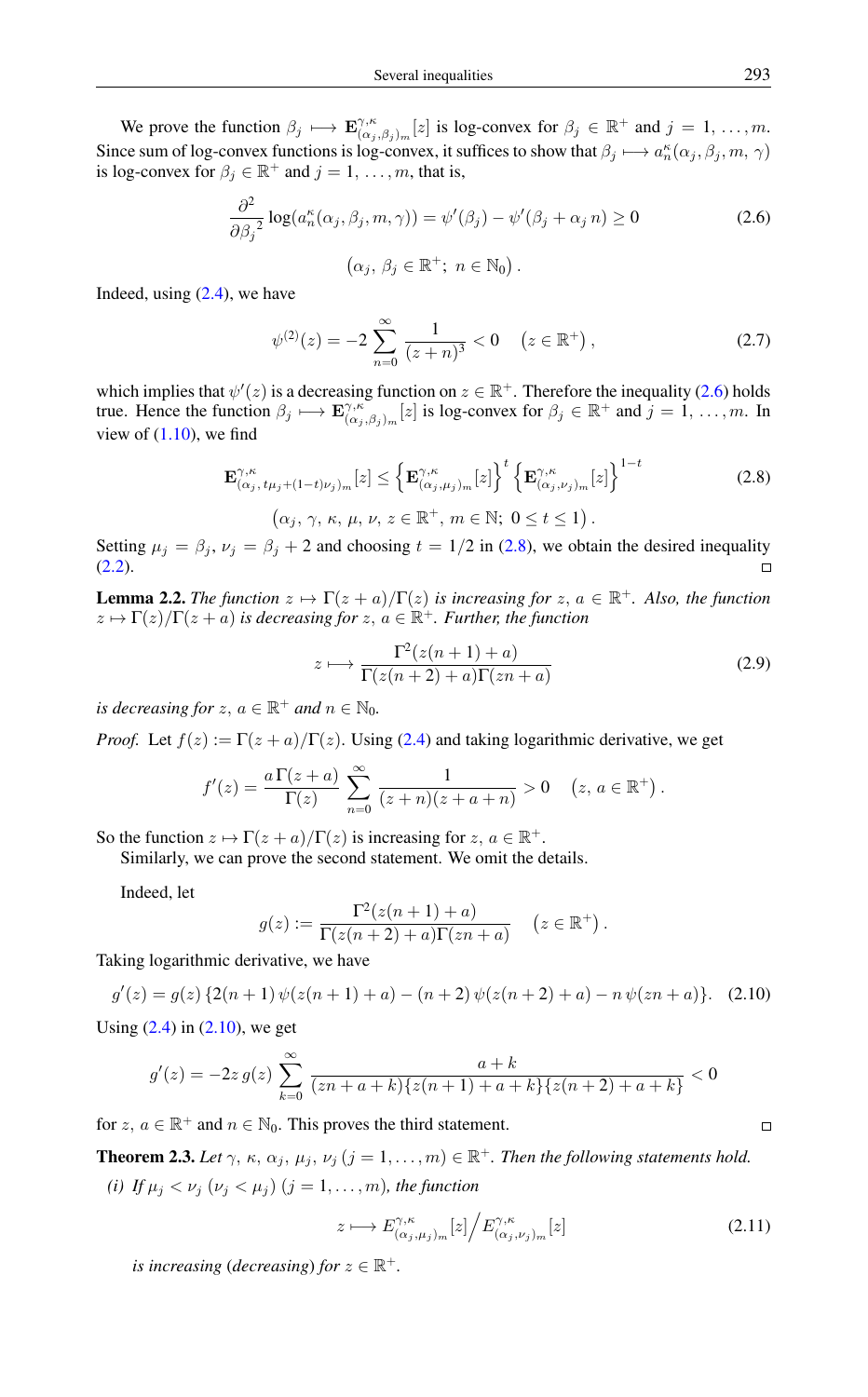*(ii)*  $If \mu_i < \nu_i$   $(i = 1, \ldots, m)$ ,

$$
E_{(\alpha_j,\nu_j)_m}^{\gamma,\kappa}[z] E_{(\alpha_j,\alpha_j+\mu_j)_m}^{\gamma+\kappa,\kappa}[z] - E_{(\alpha_j,\mu_j)_m}^{\gamma,\kappa}[z] E_{(\alpha_j,\alpha_j+\nu_j)_m}^{\gamma+\kappa,\kappa}[z] \ge 0 \tag{2.12}
$$

*for*  $z \in \mathbb{R}^+$ *.* 

$$
(iii) \ \ If \ \beta_j \ (j=1,\ldots,m) \in \mathbb{R}^+,
$$
\n
$$
E_{(\alpha_j,\alpha_j+\beta_j)_m}^{\gamma,\kappa}[z] \ E_{(\alpha_j,\alpha_j+\beta_j)_m}^{\gamma+\kappa,\kappa}[z] - E_{(\alpha_j,\beta_j)_m}^{\gamma,\kappa}[z] \ E_{(\alpha_j,2\alpha_j+\beta_j)_m}^{\gamma+\kappa,\kappa}[z] \ge 0 \tag{2.13}
$$

*for*  $z \in \mathbb{R}^+$ *.* 

*Proof.* To prove the statement in (i), using [\(1.6\)](#page-1-0), in view of Theorem 1.1, we need to show monotonicity of the following sequence  $\{a_n\}_{n=0}^{\infty}$  given by

$$
a_n = \prod_{j=1}^m \Gamma(\alpha_j n + \nu_j) / \prod_{j=1}^m \Gamma(\alpha_j n + \mu_j).
$$
 (2.14)

Then we have

<span id="page-4-1"></span>
$$
\frac{a_{n+1}}{a_n} = \prod_{j=1}^m \frac{\Gamma(\alpha_j(n+1) + \nu_j)}{\Gamma(\alpha_j n + \nu_j)} / \prod_{j=1}^m \frac{\Gamma(\alpha_j(n+1) + \mu_j)}{\Gamma(\alpha_j n + \mu_j)}.
$$
\n(2.15)

If  $\mu_j < \nu_j$   $(j = 1, \ldots, m)$ , in view of the first statement in Lemma [2.2,](#page-3-3) we have

$$
\frac{\Gamma(\alpha_j(n+1)+\nu_j)}{\Gamma(\alpha_j n+\nu_j)} > \frac{\Gamma(\alpha_j(n+1)+\mu_j)}{\Gamma(\alpha_j n+\mu_j)}.
$$
\n(2.16)

Using [\(2.16\)](#page-4-0) in [\(2.15\)](#page-4-1), we find  $\frac{a_{n+1}}{a_n} \ge 1$ . If  $\mu_j > \nu_j$   $(j = 1, ..., m)$ , we can have  $\frac{a_{n+1}}{a_n} \le 1$ . This proves the statement in (i).

For (ii), in view of (i), using  $(1.9)$ , we have

$$
\frac{d}{dz} \left\{ E^{\gamma,\kappa}_{(\alpha_j,\mu_j)_m}[z] \Big/ E^{\gamma,\kappa}_{(\alpha_j,\nu_j)_m}[z] \right\}
$$
\n
$$
= \frac{(\gamma)_{\kappa} \left[ E^{\gamma,\kappa}_{(\alpha_j,\nu_j)_m}[z] E^{\gamma+\kappa,\kappa}_{(\alpha_j,\alpha_j+\mu_j)_m}[z] - E^{\gamma,\kappa}_{(\alpha_j,\mu_j)_m}[z] E^{\gamma+\kappa,\kappa}_{(\alpha_j,\alpha_j+\nu_j)_m}[z] \right]}{\left( E^{\gamma,\kappa}_{(\alpha_j,\nu_j)_m}[z] \right)^2} \ge 0,
$$

which implies the statement in (ii).

Setting  $\mu_i = \beta_i$  and  $\nu_i = \alpha_i + \beta_i$  in the result in (ii), we prove the statement in (iii).

<span id="page-4-3"></span><span id="page-4-2"></span>**Corollary 2.4.** Let  $\gamma$ ,  $\kappa$ ,  $\alpha_j$ ,  $\mu_j$ ,  $\nu_j$   $(j = 1, \ldots, m) \in \mathbb{R}^+$  such that  $\mu_j < \nu_j$   $(j = 1, \ldots, m)$ . *Then*

$$
\mathbf{E}^{\gamma,\kappa}_{(\alpha_j,\mu_j)_m}[z] \ge \mathbf{E}^{\gamma,\kappa}_{(\alpha_j,\nu_j)_m}[z] \tag{2.17}
$$

*for*  $z \in \mathbb{R}^+$ *.* 

*Proof.* If  $\mu_j < \nu_j$   $(j = 1, ..., m)$ , then, from (i) of Theorem [2.3,](#page-3-4) we have

$$
E_{(\alpha_j,\mu_j)_m}^{\gamma,\kappa}[z]\Big/E_{(\alpha_j,\nu_j)_m}^{\gamma,\kappa}[z] \geq E_{(\alpha_j,\mu_j)_m}^{\gamma,\kappa}[0]\Big/E_{(\alpha_j,\nu_j)_m}^{\gamma,\kappa}[0]=\prod_{j=1}^m\Gamma(\nu_j)\Big/\prod_{j=1}^m\Gamma(\mu_j),
$$

from which we get

$$
\prod_{j=1}^{m} \Gamma(\mu_j) E^{\gamma,\kappa}_{(\alpha_j,\mu_j)_m}[z] \geq \prod_{j=1}^{m} \Gamma(\nu_j) E^{\gamma,\kappa}_{(\alpha_j,\nu_j)_m}[z].
$$

In view of  $(1.7)$ , the last inequality is the same as that in  $(2.17)$ .

<span id="page-4-0"></span> $\Box$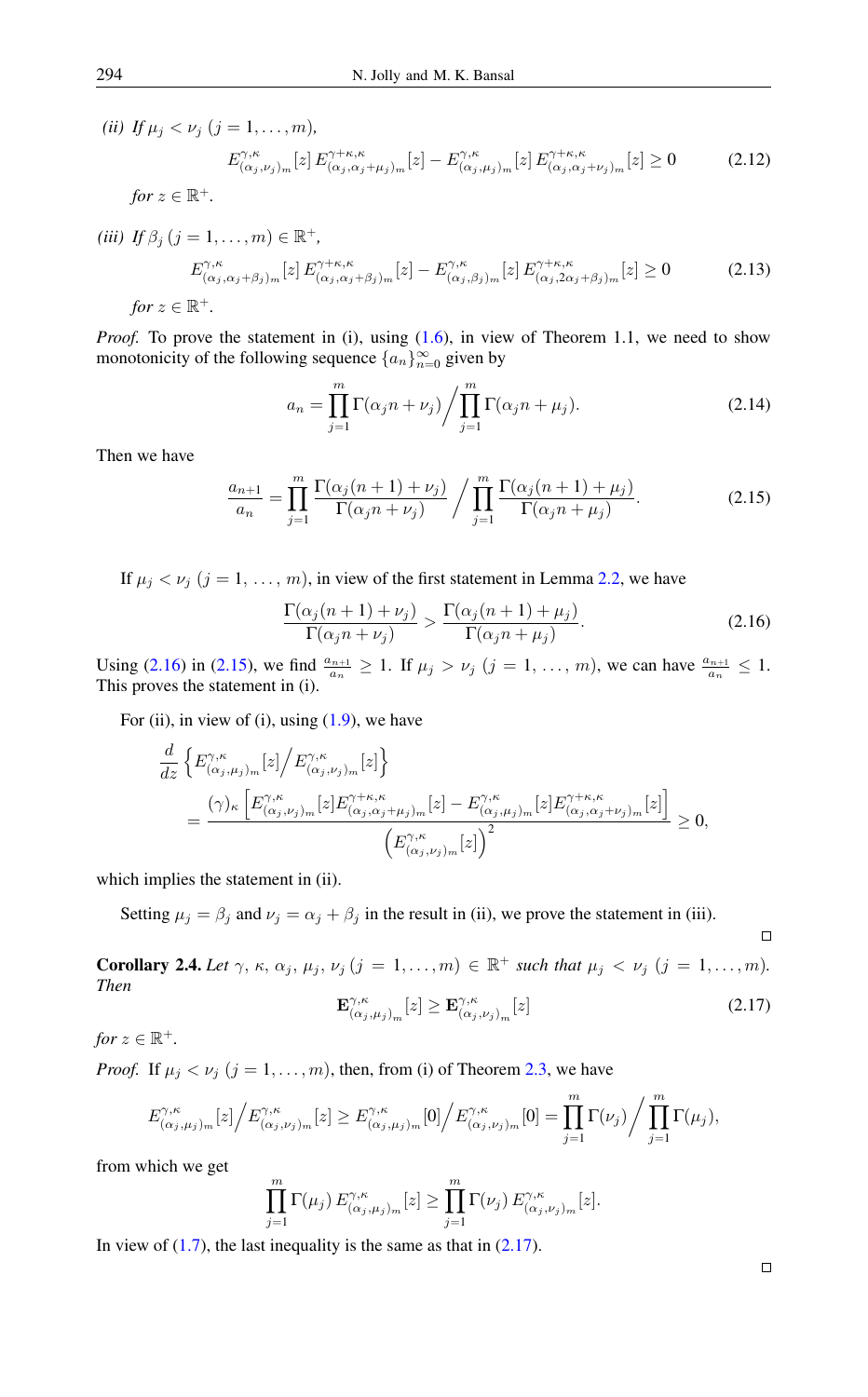#### 3 Lazarevic and Wilker-type inequalities ´

We present Lazarević and Wilker-type inequalities for the normalized general multi-index Mittag-Leffler function [\(1.7\)](#page-1-1), asserted in Theorem [3.1.](#page-5-0)

<span id="page-5-0"></span>**Theorem 3.1.** *Let*  $\gamma$ ,  $\kappa$ ,  $\alpha_j$ ,  $\mu_j$ ,  $\nu_j \in \mathbb{R}^+$  *with*  $\mu_j \leq \nu_j$   $(j = 1, \ldots, m)$ *. Then* 

$$
\left\{\mathbf{E}^{\gamma,\kappa}_{(\alpha_j,\mu_j)_m}[z]\right\}^{\prod_{j=1}^m\frac{\Gamma(\mu_j)}{\Gamma(\alpha_j+\mu_j)}} \geq \left\{\mathbf{E}^{\gamma,\kappa}_{(\alpha_j,\nu_j)_m}[z]\right\}^{\prod_{j=1}^m\frac{\Gamma(\nu_j)}{\Gamma(\alpha_j+\nu_j)}}\tag{3.1}
$$

*for*  $z \in \mathbb{R}^+$ *.* 

*Proof.* Using the results in Corollary [2.4](#page-4-3) and Lemma [2.2,](#page-3-3) we can prove the result here.  $\Box$ 

# 4 Further inequalities

Here we present several inequalities product of generalized multi-index Mittag-Leffler functions  $(1.7)$ . To do this, we begin by proving log-concavity of the function  $(1.7)$ , asserted by the following lemma.

<span id="page-5-4"></span>**Lemma 4.1.** *Let*  $\gamma$ ,  $\kappa$ ,  $\alpha_j$ ,  $\beta_j \in \mathbb{R}^+$  *such that*  $\kappa \leq \alpha_j$  *and*  $\beta_j = \gamma$  *for some*  $j \in \{1, \ldots, m\}$ *. Then the function*  $z \mapsto \mathbf{E}^{\gamma,\kappa}_{(\alpha)}$  $C^{\gamma,\kappa}_{(\alpha_j,\beta_j)_m}[z]$  *is log-concave for*  $z\in\mathbb{R}^+$ .

*Proof.* We find that  $f(z) := \mathbf{E}^{\gamma,\kappa}_{(\alpha)}$  $C^{\gamma,\kappa}_{(\alpha_j,\beta_j)_m}[z]$  is log-concave for  $z \in \mathbb{R}^+$  if and only if log  $f(z)$  is concave for  $z \in \mathbb{R}^+$  if and only if  $\frac{d}{dz} \log f(z) = f'(z)/f(z)$  is decreasing for  $z \in \mathbb{R}^+$ . From  $(1.6)$ ,  $(1.7)$ , and  $(1.8)$ , we have

<span id="page-5-1"></span>
$$
\frac{f'(z)}{f(z)} = \frac{(\gamma)_{\kappa} E_{(\alpha_j, \alpha_j + \beta_j)_m}^{\gamma + \kappa, \kappa} [z]}{E_{(\alpha_j, \beta_j)_m}^{\gamma, \kappa} [z]}
$$
\n
$$
= (\gamma)_{\kappa} \sum_{n=0}^{\infty} \frac{(\gamma + \kappa)_{\kappa n}}{\prod_{j=1}^{m} \Gamma(\alpha_j n + \alpha_j + \beta_j)} \frac{z^n}{n!} / \sum_{n=0}^{\infty} \frac{(\gamma)_{\kappa n}}{\prod_{j=1}^{m} \Gamma(\alpha_j n + \beta_j)} \frac{z^n}{n!}.
$$
\n(4.1)

In order to prove that  $f'(z)/f(z)$  is decreasing for  $z \in \mathbb{R}^+$ , in view of Theorem A, it suffices to show that the following sequence, which is obtained by dividing the coefficient of  $z^n$  in the numerator series by that in the denominator series in  $(4.1)$ ,

$$
a_n := \frac{\Gamma(\gamma + \kappa(n+1)) \prod_{j=1}^m \Gamma(\alpha_j n + \beta_j)}{\Gamma(\gamma + \kappa n) \prod_{j=1}^m \Gamma(\alpha_j(n+1) + \beta_j)} \qquad (n \in \mathbb{N}_0)
$$
\n(4.2)

is decreasing if and only if  $a_{n+1}/a_n \leq 1$   $(n \in \mathbb{N}_0)$ . Now we have to show that, for  $n \in \mathbb{N}_0$ ,

$$
\frac{a_{n+1}}{a_n} = \frac{\Gamma(\gamma + \kappa(n+2))\Gamma(\gamma + \kappa n)}{\Gamma^2(\gamma + \kappa(n+1))} \frac{\prod_{j=1}^m \Gamma^2(\alpha_j(n+1) + \beta_j)}{\prod_{j=1}^m \Gamma(\alpha_j(n+2) + \beta_j)\Gamma(\alpha_j n + \beta_j)} \le 1,
$$

or, equivalently,

<span id="page-5-3"></span>
$$
\prod_{j=1}^{m} \frac{\Gamma^2(\alpha_j(n+1)+\beta_j)}{\Gamma(\alpha_j(n+2)+\beta_j)\Gamma(\alpha_j n+\beta_j)} \leq \frac{\Gamma^2(\kappa(n+1)+\gamma)}{\Gamma(\kappa(n+2)+\gamma)\Gamma(\kappa n+\gamma)}.
$$
\n(4.3)

By assumption, say,  $\alpha_{j_0} \geq \kappa$  and  $\beta_{j_0} = \gamma$  for some  $j_0 \in \{1, \ldots, m\}$ . Then, in view of the third statement in Lemma [2.2,](#page-3-3) we obtain

<span id="page-5-2"></span>
$$
\frac{\Gamma^2(\kappa(n+1)+\gamma)}{\Gamma(\kappa(n+2)+\gamma)\Gamma(\kappa n+\gamma)} \ge \frac{\Gamma^2(\alpha_{j_0}(n+1)+\gamma)}{\Gamma(\alpha_{j_0}(n+2)+\gamma)\Gamma(\alpha_{j_0}n+\gamma)}.\tag{4.4}
$$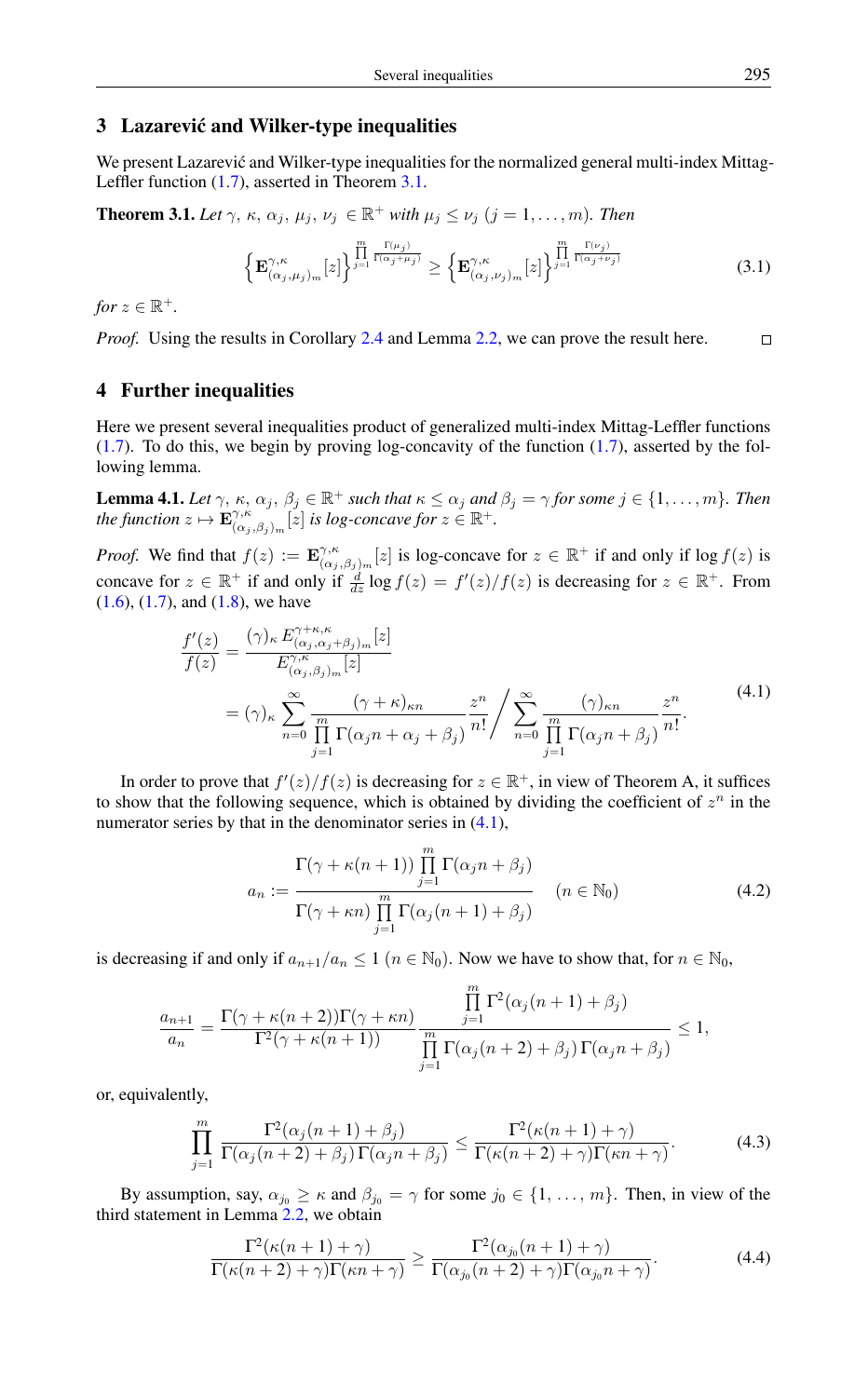Also, we find from the first or second statement in Lemma [2.2](#page-3-3) that

$$
\frac{\Gamma^2(\alpha_j(n+1)+\beta_j)}{\Gamma(\alpha_j n+\beta_j)\Gamma(\alpha_j(n+2)+\beta_j)} \le 1 \quad (j=1,\ldots,m). \tag{4.5}
$$

<span id="page-6-0"></span> $\Box$ 

Then, using  $(4.5)$  in the right side of  $(4.4)$ , we prove  $(4.3)$ .

**Theorem 4.2.** Let  $\gamma$ ,  $\kappa$ ,  $\alpha_j$ ,  $\beta_j \in \mathbb{R}^+$  such that  $\kappa \leq \alpha_j$  and  $\beta_j = \gamma$  for some  $j \in \{1, \ldots, m\}$ . *Then*

*(i)*

$$
\left\{ \mathbf{E}_{(\alpha_j,\beta_j)_m}^{\gamma,\kappa}[z_1] \right\}^t \left\{ \mathbf{E}_{(\alpha_j,\beta_j)_m}^{\gamma,\kappa}[z_2] \right\}^{1-t} \leq \mathbf{E}_{(\alpha_j,\beta_j)_m}^{\gamma,\kappa}(tz_1+(1-t)z_2),\tag{4.6}
$$

*where*  $z_1, z_2 \in \mathbb{R}^+$  *and*  $t \in [0, 1]$ *.* 

<span id="page-6-3"></span>*(ii)*

$$
\mathbf{E}_{(\alpha_j,\beta_j)_m}^{\gamma,\kappa}[z]\mathbf{E}_{(\alpha_j,2\alpha_j+\beta_j)_m}^{\gamma+2\kappa,\kappa}[z] \le C(\alpha_j,\beta_j;m) \left\{\mathbf{E}_{(\alpha_j,\alpha_j+\beta_j)_m}^{\gamma+\kappa,\kappa}[z]\right\}^2 \tag{4.7}
$$

*for*  $z \in \mathbb{R}^+$ *, where* 

$$
C(\alpha_j, \beta_j; m) := \prod_{j=1}^m \frac{\Gamma(\beta_j) \Gamma(2\alpha_j + \beta_j)}{\Gamma^2(\alpha_j + \beta_j)} \ge 1.
$$

<span id="page-6-5"></span>*(iii)*

$$
\mathbf{E}^{\gamma+\kappa,\kappa}_{(\alpha_j,\alpha_j+\beta_j)_m}[z] \leq \mathbf{E}^{\gamma,\kappa}_{(\alpha_j,\beta_j)_m}[z] \quad (z \in \mathbb{R}^+).
$$
 (4.8)

*Proof.* The inequality in (i) is a restatement of the log-concavity of the function  $z \mapsto \mathbf{E}^{\gamma,\kappa}_{(\alpha)}$  $\binom{\gamma,\kappa}{(\alpha_j,\beta_j)_m}[z]$ for  $z \in \mathbb{R}^+$  in Lemma [4.1.](#page-5-4)

By Lemma [4.1,](#page-5-4)  $\mathbf{E}[z] := \mathbf{E}^{\gamma,\kappa}_{(\alpha)}$  $C^{\gamma,\kappa}_{(\alpha_j,\beta_j)_m}[z]$  is log-concave for  $z \in \mathbb{R}^+$  if and only if

$$
\frac{d}{dz}\frac{\mathbf{E}'[z]}{\mathbf{E}[z]} = \frac{\mathbf{E}''[z]\,\mathbf{E}[z] - {\{\mathbf{E}'[z]\}}^2}{\{\mathbf{E}[z]\}^2} \leq 0
$$

for  $z \in \mathbb{R}^+$  if and only if

<span id="page-6-2"></span><span id="page-6-1"></span>
$$
\mathbf{E}''[z]\,\mathbf{E}[z] \leq {\{\mathbf{E}'[z]\}}^2 \quad (z \in \mathbb{R}^+).
$$
 (4.9)

Using  $(1.8)$  in  $(4.9)$ , we obtain

$$
\mathbf{E}^{\gamma,\kappa}_{(\alpha_j,\beta_j)_m}[z]\mathbf{E}^{\gamma+2\kappa,\kappa}_{(\alpha_j,2\alpha_j+\beta_j)_m}[z] \leq \frac{(\gamma)_{\kappa}}{(\gamma+\kappa)_{\kappa}} C(\alpha_j,\beta_j;m) \left\{\mathbf{E}^{\gamma+\kappa,\kappa}_{(\alpha_j,\alpha_j+\beta_j)_m}[z]\right\}^2 \tag{4.10}
$$

for  $z \in \mathbb{R}^+$ . In view of the first or second statement in Lemma [2.2,](#page-3-3) we have

$$
\frac{(\gamma)_{\kappa}}{(\gamma + \kappa)_{\kappa}} = \frac{\Gamma^2(\gamma + \kappa)}{\Gamma(\gamma)\Gamma(\gamma + 2\kappa)} \le 1,
$$
\n(4.11)

which is used in [\(4.10\)](#page-6-2) to prove [\(4.7\)](#page-6-3). Here,  $C(\alpha_j, \beta_j; m) \ge 1$  can also be shown by the first or second statement in Lemma [2.2.](#page-3-3)

As in the proof of (ii),  $\mathbf{E}[z] := \mathbf{E}^{\gamma,\kappa}_{(\alpha)}$  $\gamma, \kappa$   $(\alpha_j, \beta_j)_m[z]$  is log-concave for  $z \in \mathbb{R}^+$  if and only if  $\mathbf{E}'[z]/\mathbf{E}[z]$  is decreasing for  $z \in \mathbb{R}^+$ . Thus we find

<span id="page-6-4"></span>
$$
\mathbf{E}'[z]/\mathbf{E}[z] \le \lim_{z \to 0+} \mathbf{E}'[z]/\mathbf{E}[z] = \mathbf{E}'[0],
$$

from which we have

$$
\mathbf{E}'[z] \le \mathbf{E}'[0]\,\mathbf{E}[z].\tag{4.12}
$$

 $\Box$ 

Applying  $(1.8)$  to  $(4.12)$ , we obtain the inequality  $(4.8)$ .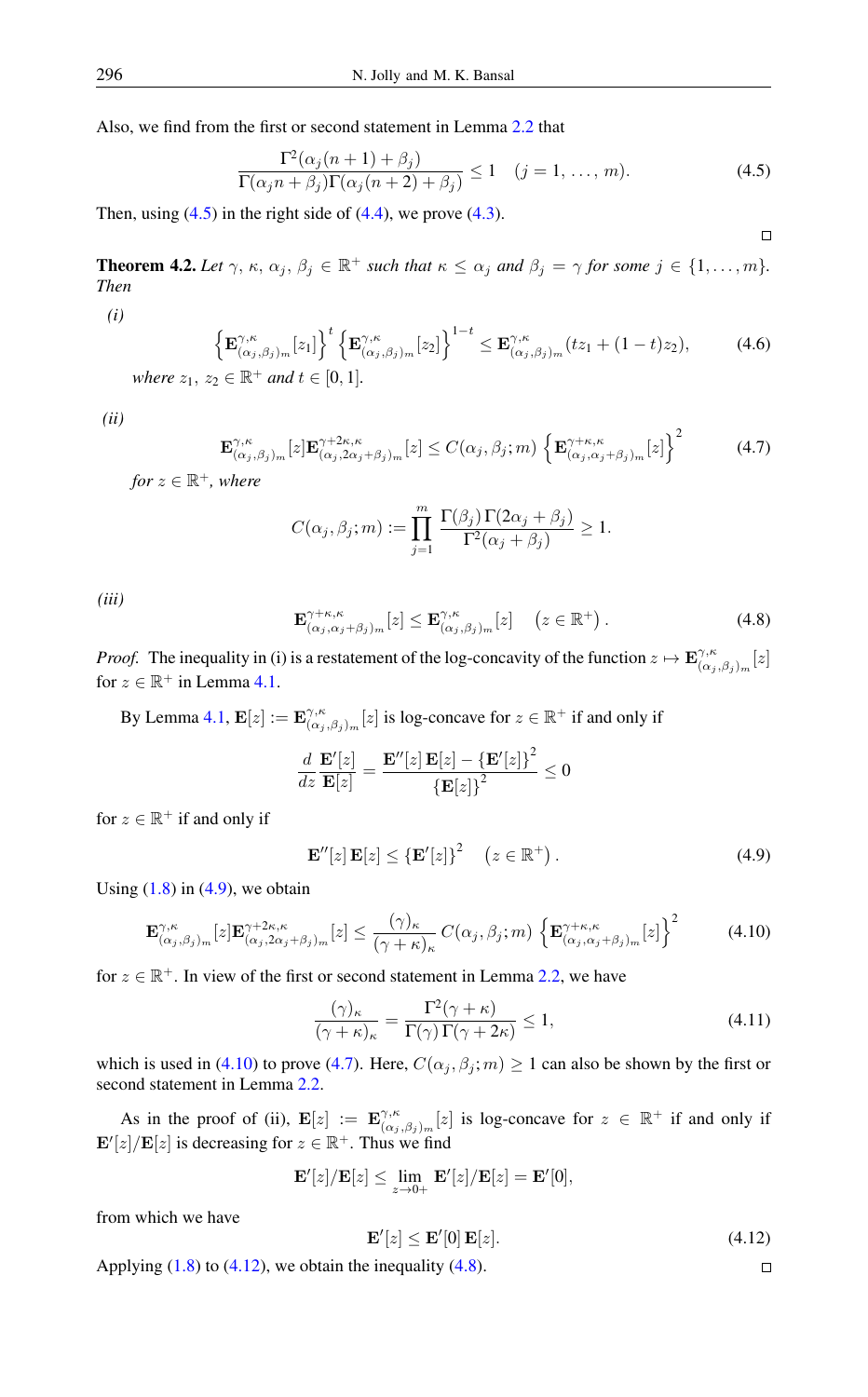# 5 Special cases

Since the generalized multi-index Mittag-Leffler function  $E_{(\alpha)}^{\gamma,\kappa}$  $(\alpha_j, \beta_j)_m [z]$  [\(1.6\)](#page-1-0) contain relatively simple Mittag-Leffler functions such as  $(1.2)$ ,  $(1.3)$  and  $(1.4)$  as its special cases, the results presented here may be reduced to yield those corresponding to the functions [\(1.2\)](#page-0-1), [\(1.3\)](#page-0-2) and [\(1.4\)](#page-0-3).

Setting  $m = \gamma = \kappa = 1$  in the result in Theorem [2.1](#page-2-1) yields the corresponding known inequal-ity [\[12,](#page-7-21) Theorem 1]. Taking  $m = 1$  and  $\kappa \in (0, 1) \cup \mathbb{N}$  in Theorem [2.1](#page-2-1) gives the corresponding known inequality [\[12,](#page-7-21) Theorem 5]. The known result [\[12,](#page-7-21) Theorem 4] is a special case of the inequality in Theorem [3.1.](#page-5-0)

#### <span id="page-7-0"></span>References

- <span id="page-7-13"></span>[1] A. K. Shukla and J. C. Prajapati, On a generalization of Mittag-Leffler function and its properties, *J. Math. Anal. Appl.* 336 (2007), 797–811.
- <span id="page-7-4"></span>[2] A. M. Mathai and H. J. Haubold, Mittag-Leffler functions to pathway model to tsallis statistics, *Integral Transforms Spec. Funct.* 21(11) (2010), 867–875.
- <span id="page-7-10"></span>[3] A. Wiman, Über den fundamentalsatz in der theorie der funktionen  $E_{\alpha}(x)$ , *Acta Math.* **29** (1905), 191– 201.
- <span id="page-7-11"></span>[4] A. Wiman, Über die Nullstellen der funktionen Eα(x), *Acta Math.* 29 (1905), 217–234.
- <span id="page-7-14"></span>[5] E. D. Rainville, *Special Functions*, Macmillan Company, New York, 1960; Reprinted by Chelsea Publishing Company, Bronx, New York, 1971.
- <span id="page-7-18"></span>[6] G. D. Anderson, M. K. Vamanamurthy and M. Vuorinen, Inequalities for quasiconformal mappings in space, *Pacific J. Math.* 160(1) (1993), 1–18.
- <span id="page-7-1"></span>[7] G. M. Mittag-Leffler, Sur la nouvelle fonction E<sup>α</sup> (x), *C. R. Acad. Sci. Paris* 137 (1903), 554–558.
- <span id="page-7-2"></span>[8] H. M. Srivastava and J. Choi, *Series Associated with the Zeta and Related Functions*, Kluwer Academic Publishers, Dordrecht, Boston and London, 2001.
- <span id="page-7-3"></span>[9] H. M. Srivastava and J. Choi, *Zeta and* q*-Zeta Functions and Associated Series and Integrals*, Elsevier Science Publishers, Amsterdam, London and New York, 2012.
- <span id="page-7-7"></span>[10] H. M. Srivastava, P. Harjule and R. Jain, A general fractional differential equation associated with an integral operator with the H-function in the kernel, *Russian J. Math. Phys.* 22(1) (2015), 112–126.
- <span id="page-7-6"></span>[11] H. M. Srivastava and Ž. Tomovski, Fractional calculus with an integral operator containing a generalized Mittag-Leffler function in the kernel, *Appl. Math. Comput.* 211(1) (2009), 198–210.
- <span id="page-7-21"></span>[12] K. Mehrez and S. M. Sitnik, Turán type inequalities for classical and generalized Mittag-Leffler functions, *Analysis Math.* (2016), 1-15.
- <span id="page-7-20"></span>[13] K. S. Nisar, S. R. Mondal and J. Choi, Certain inequalities involving the k-Struve function, J. Inequal. Appl. 2017 (2017), Article ID 71. <http://dx.doi.org/10.1186/s13660-017-1343-x>
- <span id="page-7-19"></span>[14] P. Turán, On the zeros of the polynomials of Legendre, *Casopis Pěst. Mat. Fys.* **75** (1950), 113-122.
- <span id="page-7-15"></span>[15] R. K. Saxena and K. Nishimoto, Further results on generalized Mittag-Leffler functions of fractional calculus, *J. Fract. Calc.* 39 (2010), 29–41.
- <span id="page-7-16"></span>[16] R. K. Saxena and K. Nishimoto, N-fractional calculus of generalized Mittag-Leffler functions, *J. Fract. Calc.* 37 (2010), 43–52.
- <span id="page-7-9"></span>[17] R. K. Raina, On generalized Wright's Hypergeometric functions and fractional calculus operators, *East Asian Math. J.* 21(2), (2005), 191-203.
- <span id="page-7-8"></span>[18] R.K., Parmar, M., Luo, R.K., Raina, On a multivariable class of Mittag–Leffler type functions, *J. Appl. Anal. Comput.* 6 (2016) 981–999.
- <span id="page-7-5"></span>[19] R. N. Pillai, On Mittag-Leffler functions and related distributions, *Ann. Inst. Statist. Math.* 42(1) (1990), 157-161.
- <span id="page-7-17"></span>[20] S. Ponnusamy and M. Vuorinen, Asymptotic expansions and inequalities for hypergeometric function, *Mathematika* 44 (1997), 278–301.
- <span id="page-7-12"></span>[21] T. R. Prabhakar, A singular integral equation with a generalized Mittag-Leffler function in the kernel, *Yokohama Math. J.* 19 (1971), 7–15.